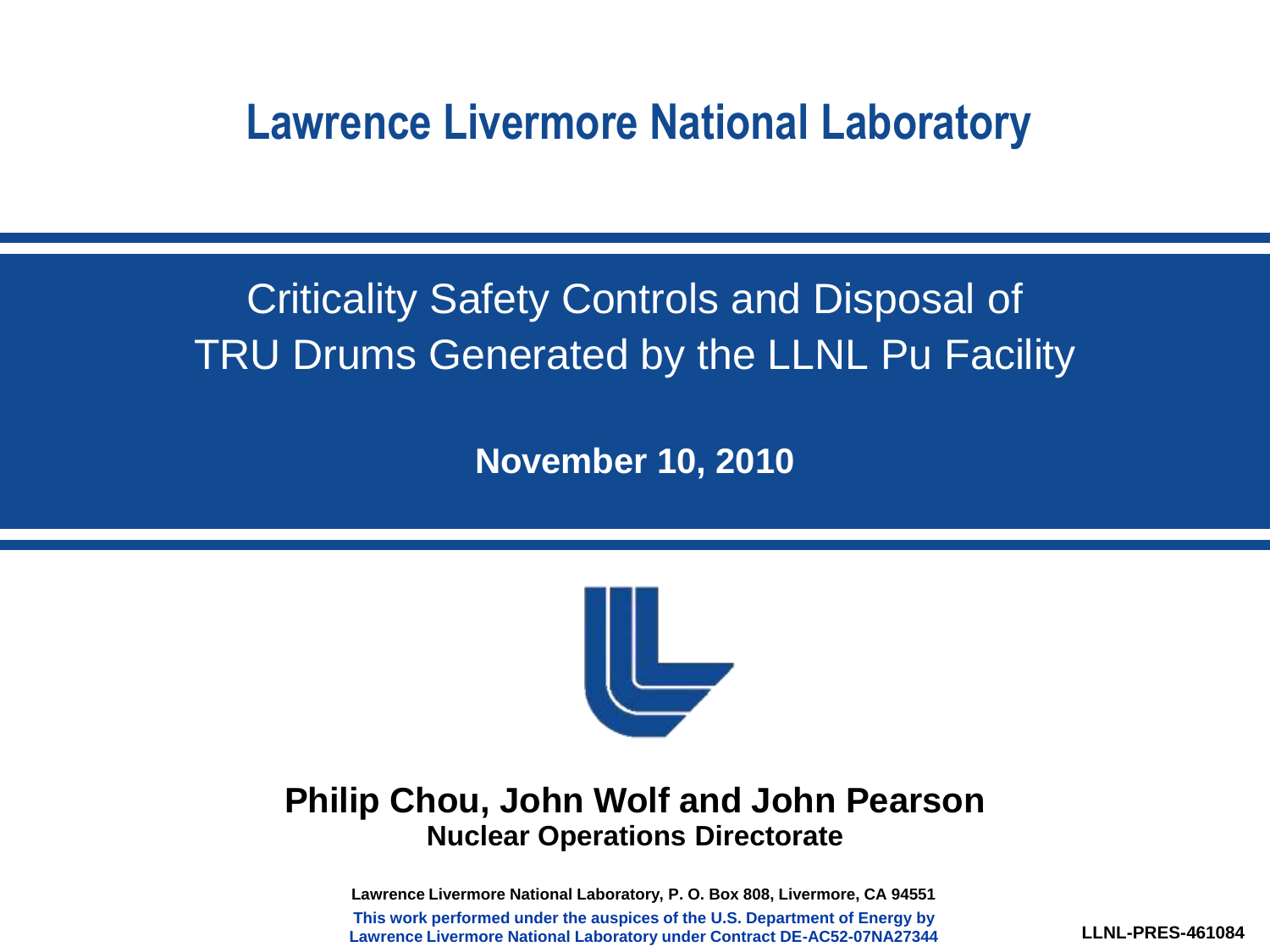- *Pu Facility TRU Waste (TRUW) drum criticality controls*
- *TRUW drum generation and certification*
- *TRUW drum disposal*

**LLNL-PRES-461084**

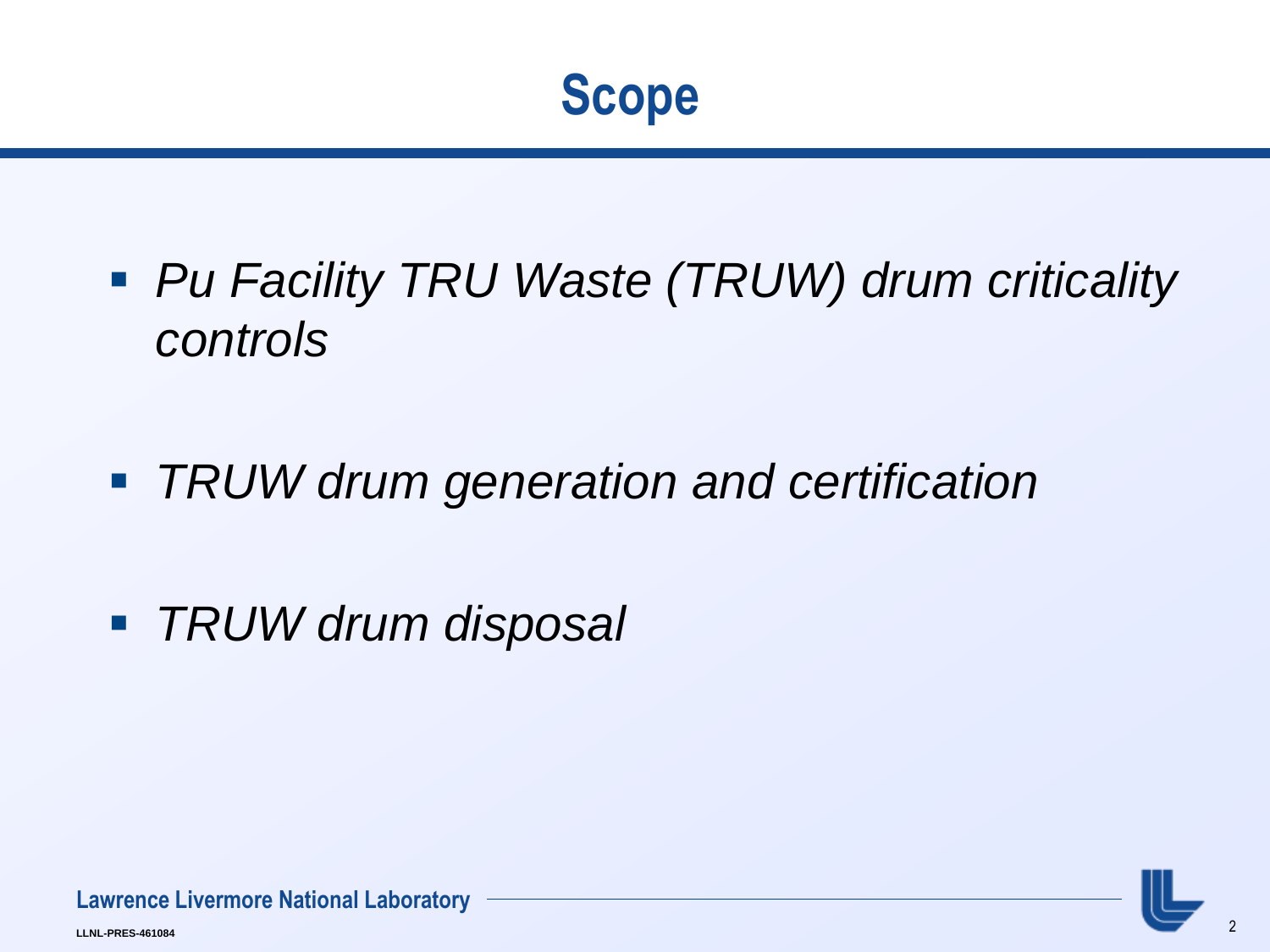Three different types of criticality safety controls in the form of Standard Criticality Control Conditions (SCCCs) are applied to TRU Waste (TRUW) drums in the Pu Facility:

- SCCC *W*
- *SCCC A*
- *SCCC Wx*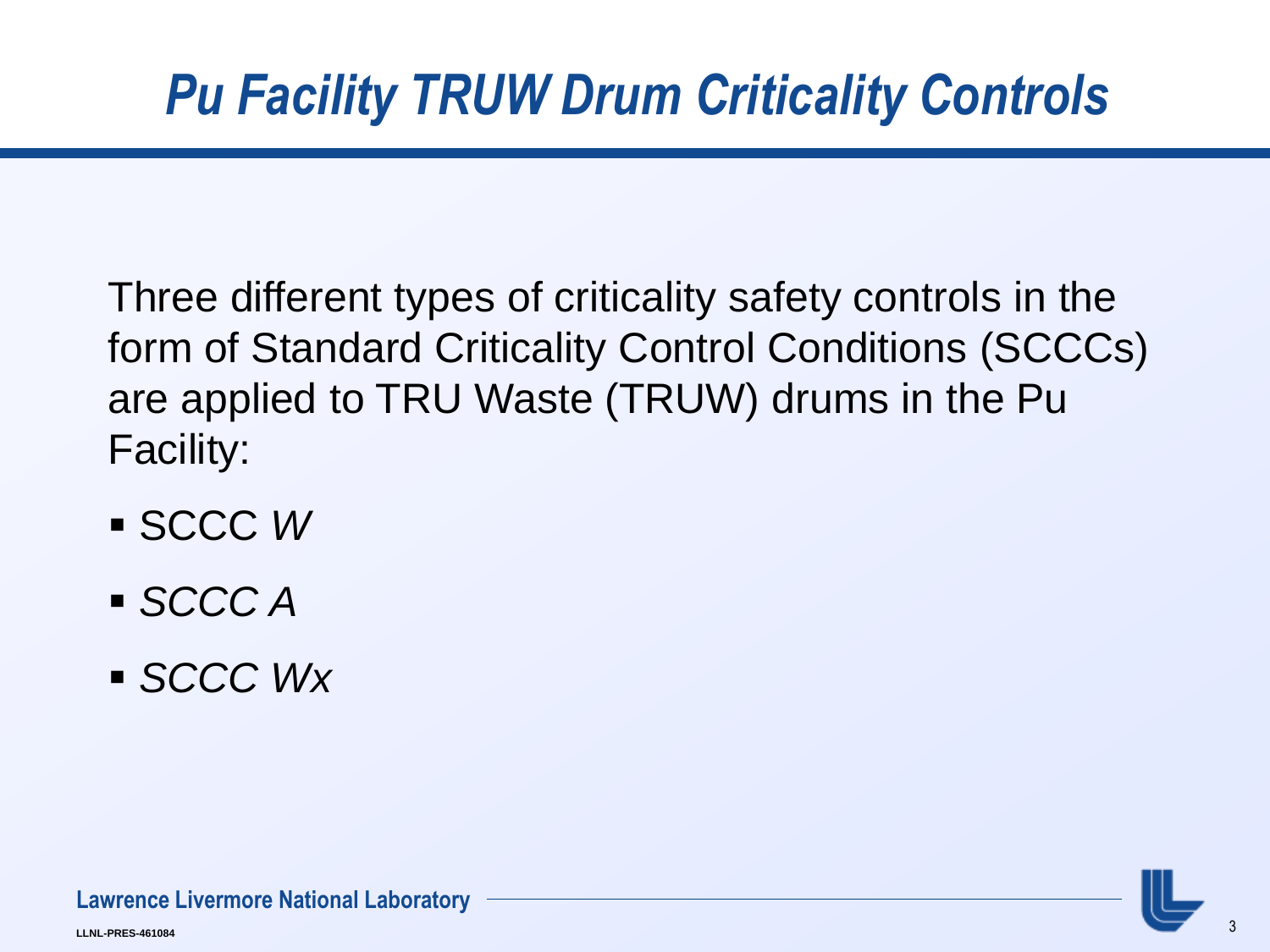#### *SCCC W*

- *120 grams Pu*
- *First developed in late 80's*
- *Criticality controls on Moderators/Reflectors: water and poly (PE) moderation allowed; 300 grams Be or 8 kilograms graphite or 100 kilograms Nat-/Dep-U*
- *SCCC W is the same as Radioactive and Hazardous Management (RHWM) waste acceptance criteria limits.*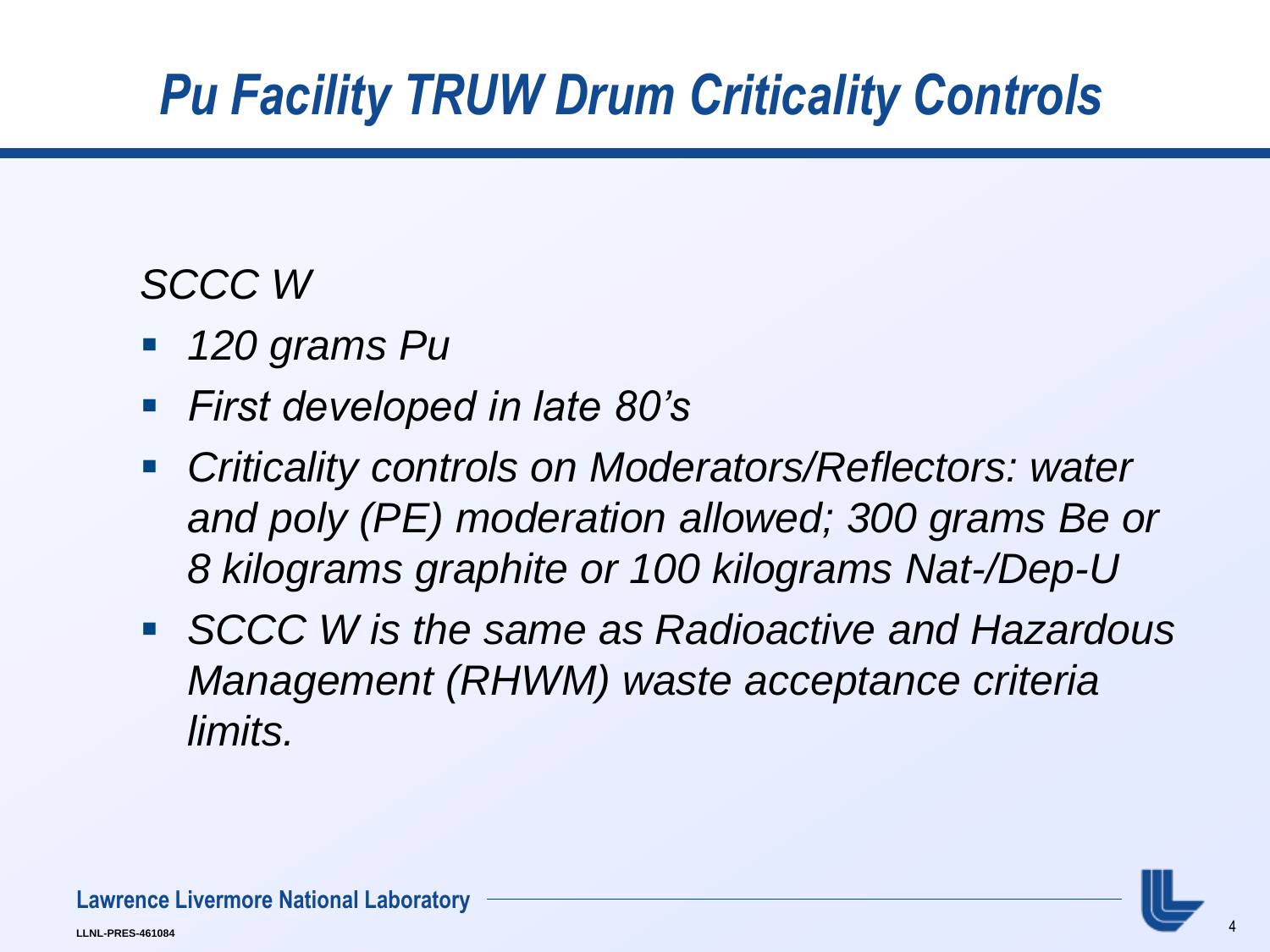#### *SCCC A*

- *65 grams Pu*
- *Developed in late 90's*
- *No controls on Moderators/Reflectors: water, PE, HDPE, Be, graphite and Nat-/Dep-U are allowed with unlimited amounts.*
- *In additions to waste drum applications, SCCC A are also used for glovebox operations as well.*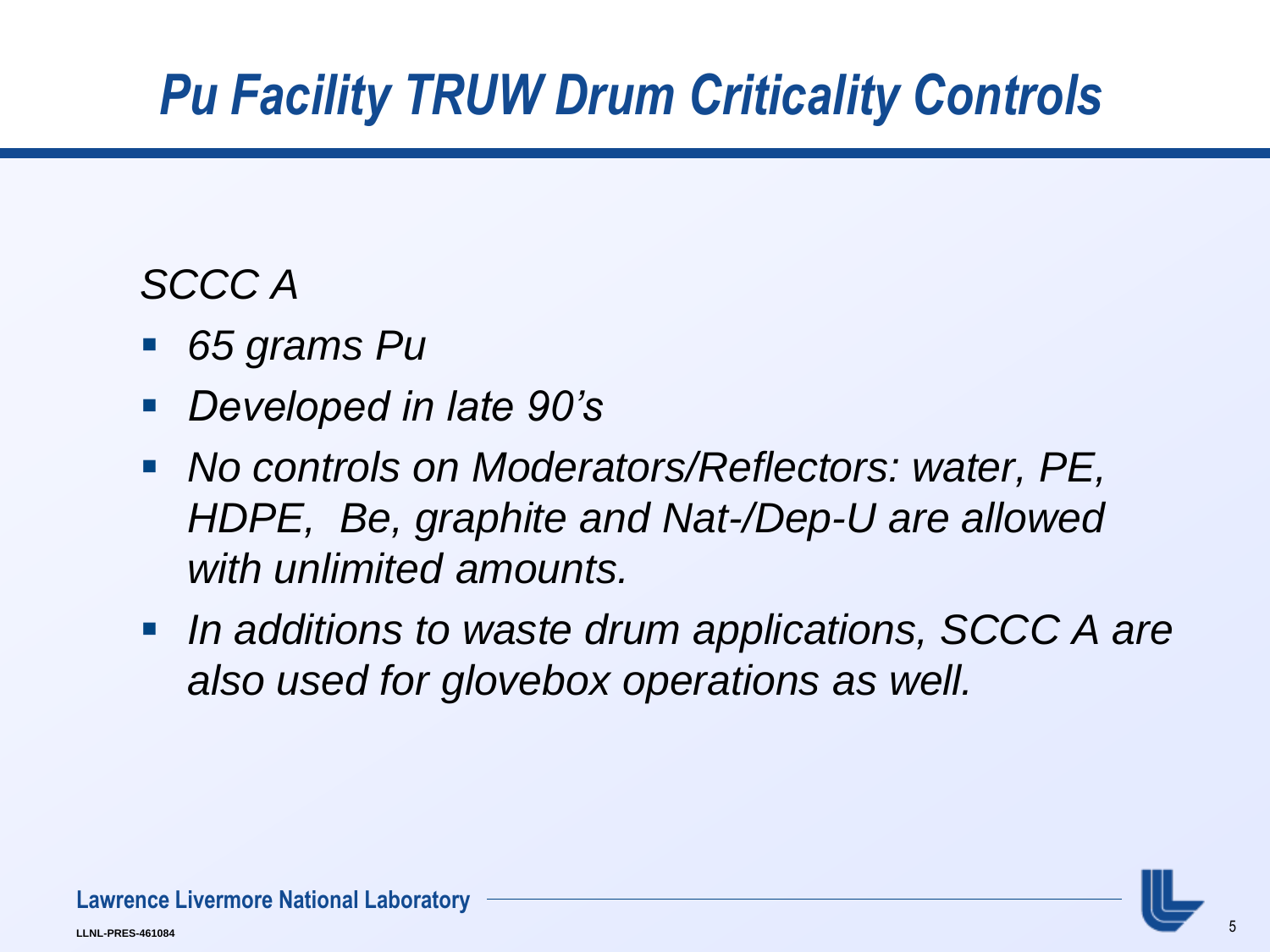#### *SCCC Wx*

- *200 grams Pu*
- *developed in early 2000's*
- *Criticality controls on Moderators/Reflectors: water and limited PE moderation and reflection allowed; other than trace quantities, no Be, graphite, Nat- /Dep-U are allowed.*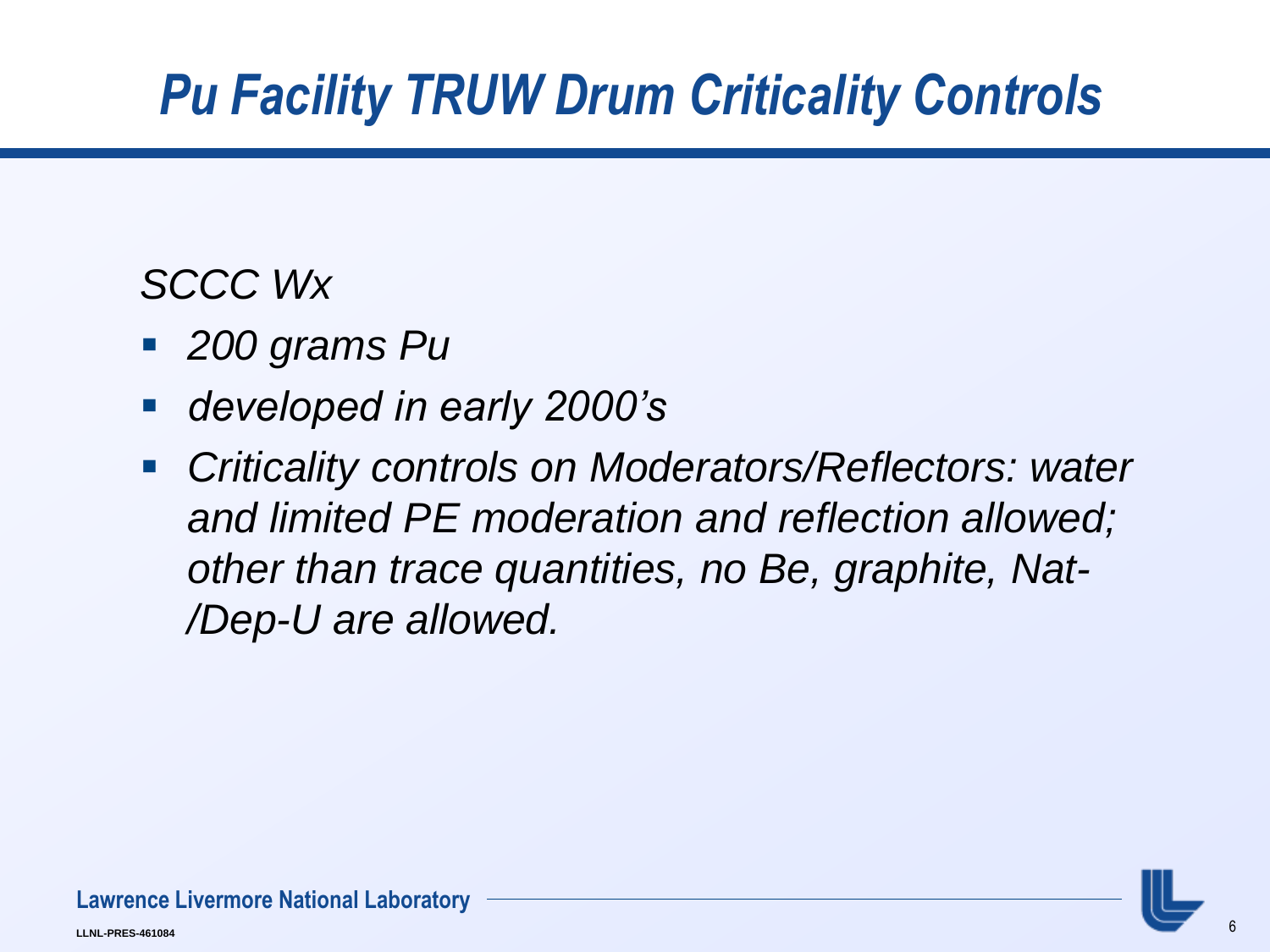*SCCCs A, W, and Wx are developed with conservative assumptions:*

- Pu in each drum is first optimally moderated by PE or HDPE in a spherical core. The core is then reflected by allowed reflectors in shells and finally by the bulk PE inside the drum.
- **Fissile-reflector cores are then placed in a closest** configuration in a 2-wide by 2-high 4-drum pack in infinite X-Y array.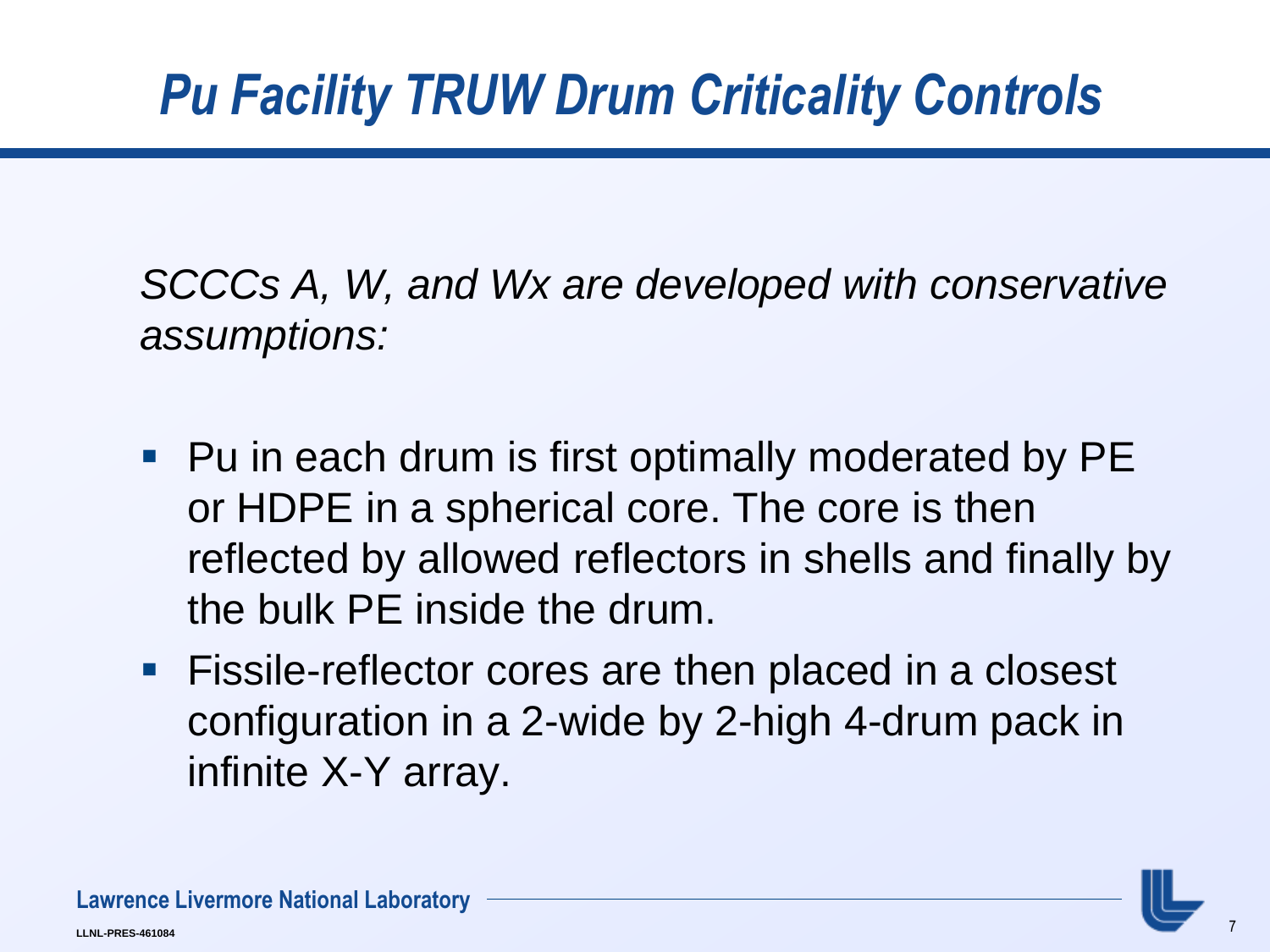*Drums packed under SCCC W are preferred for the following reasons:* 

- **LLNL** fissionable material inventory controls do not factor in the uncertainty, unlike WIPP, which requires the inclusion of two standard deviations. 120-gram limit allows the inclusion of uncertainty while meeting 200-gram WIPP limit.
- **SCCC W controls the amount of Be. With waste** content weighs more than 30 kilograms, Be is less than 1 weight %. There will be no impact on TRUPACT-II loading.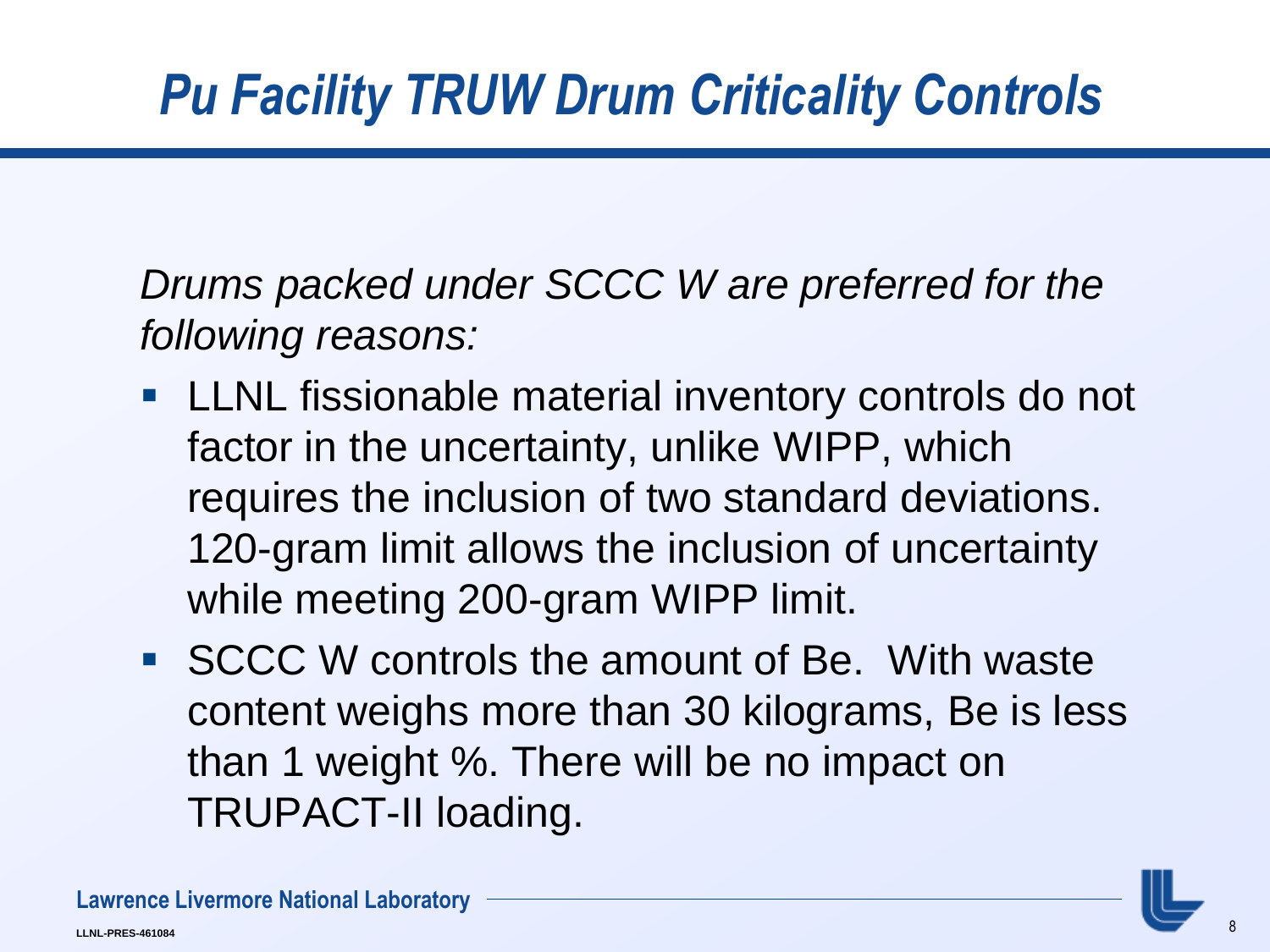*Drums cannot be packed under SCCC W are then packed under SCCC A or SCCC Wx*

- SCCC Wx are typically assigned to drums assayed with more than 120 grams (but less than 200 grams) Pu
- SCCC A are assigned for drums not meeting the moderator/reflector limits for SCCC W.

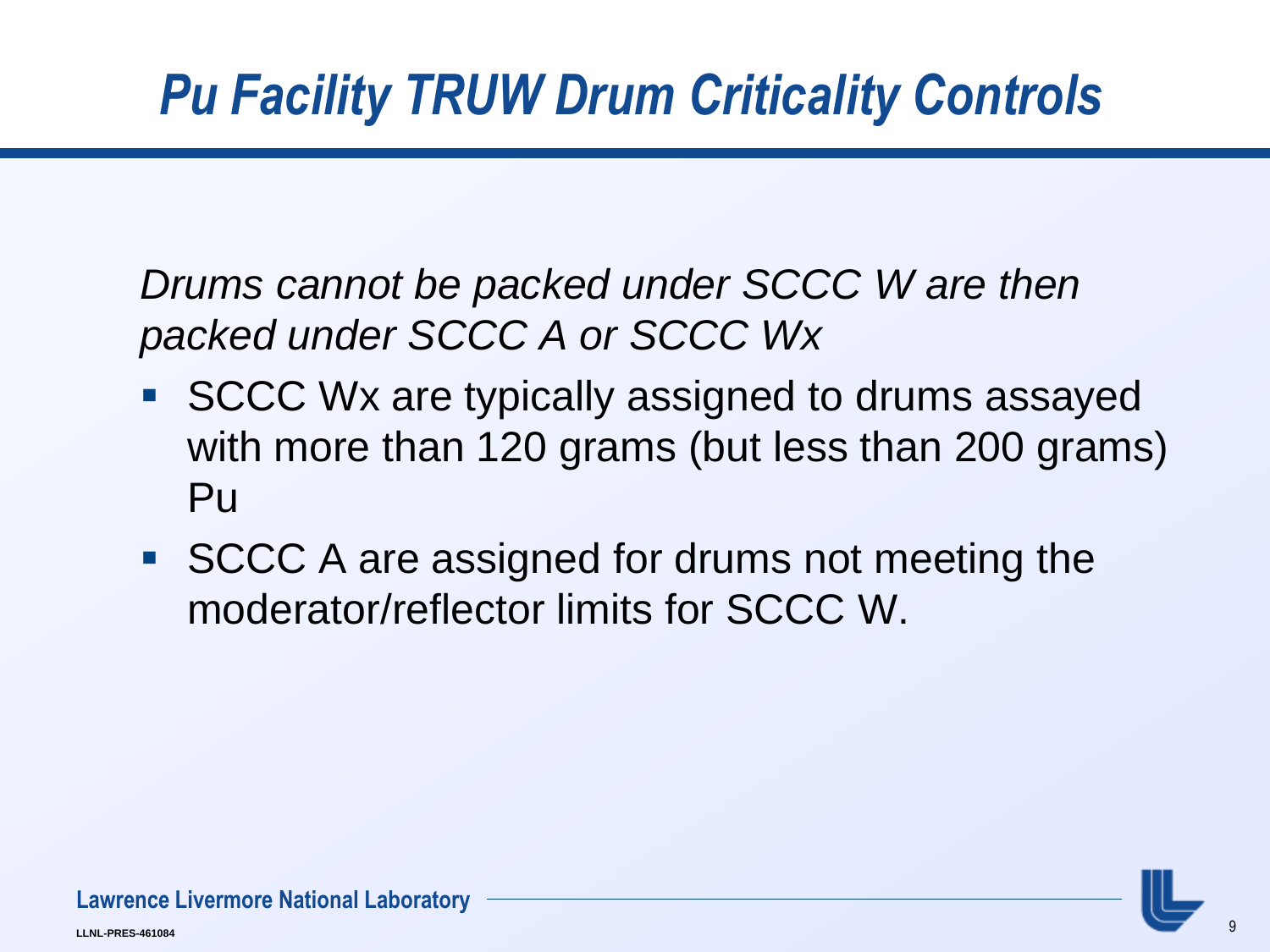### *TRUW Drum Generation and Acceptance*

•*TRUW drum generated in Pu Facility will first be transferred to Radioactive and Hazardous Waste Management (RHWM) waste storage facilities. These TRUW drums will then be disposed offsite by RHWM.*

•*Acceptance into RHWM storage facilities require detailed review.*

•*SCCCs W and Wx meet RHWM Waste Acceptance Criteria while SCCC A may not because of moderators and reflectors*

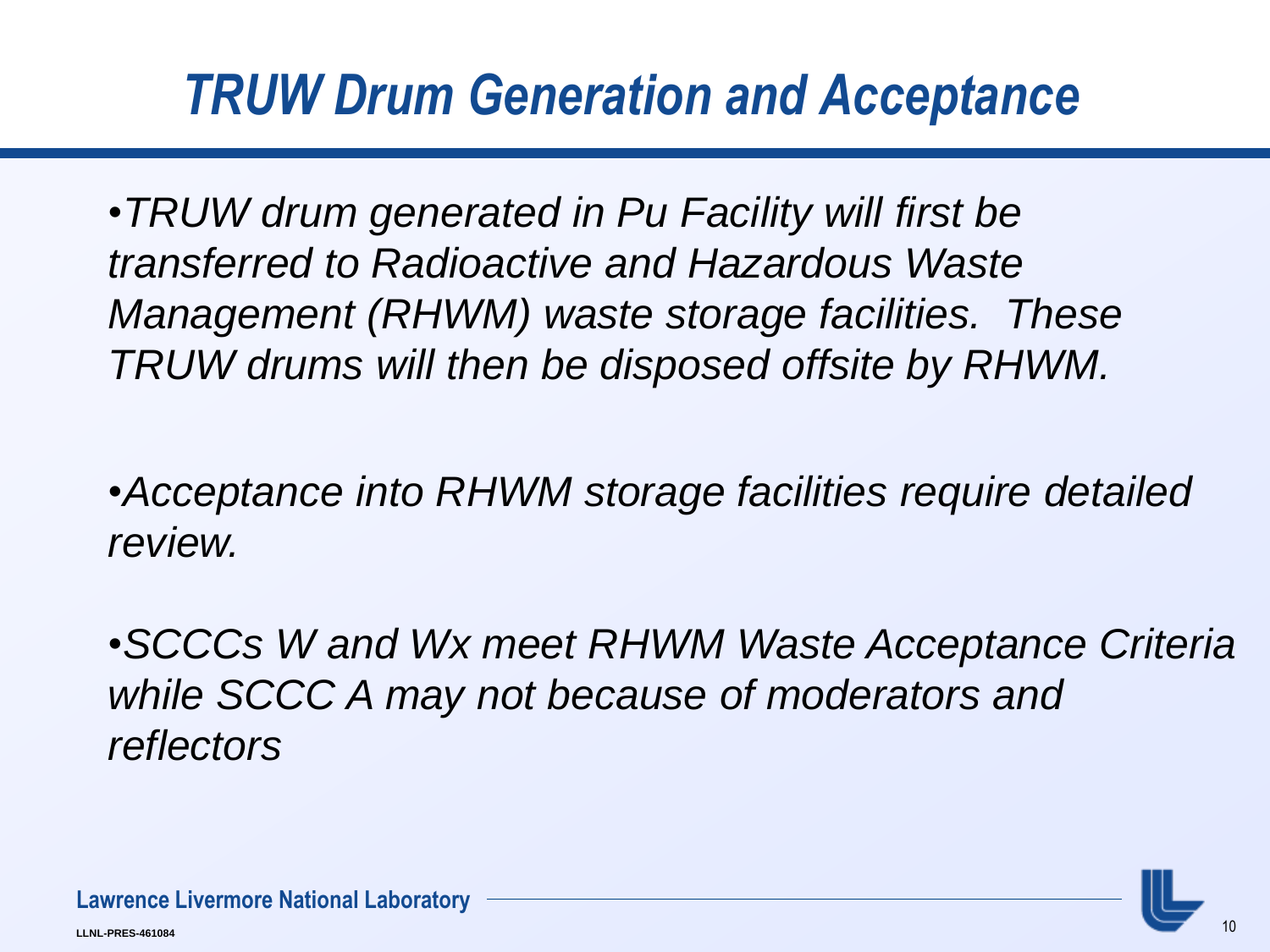### *TRUW Drum Generation and Acceptance*

- •*TRUW drums generated in Pu Facility are assigned one of the three SCCCs based on their contents*
- •*Contents information is collected on waste parcel cards and waste disposal requisition form*
- •*Information on nuclide activity, moderators/reflectors and their amounts, dose rates and others are collected.*
- •*All information will be certified by the generator and reviewed by the waste technician, the radiological characterization analyst (RCA) and the characterization chemist.*
- •*Upon review and approval of the records control officer (RCO), the TRUW drum can then be transferred to RHWM waste storage facility.*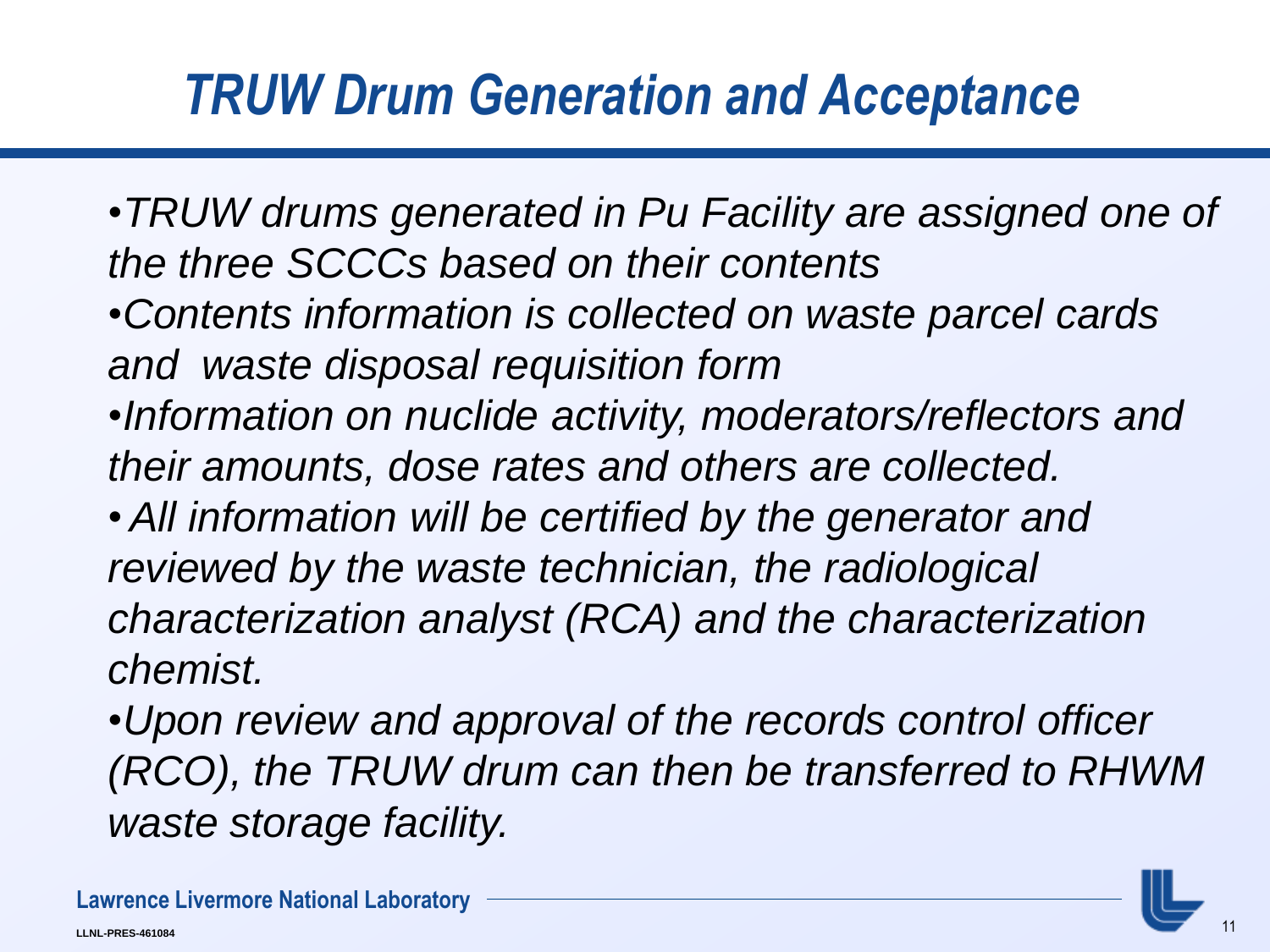*Prior to 2007, the start of the De-Inventory Program (DIP), 80 TRUW drums were generated annually.* 

*Now, in DIP, TRUW drum generation rates have been accelerated to more than 100 drums annually. It is anticipated that this drum generation rate remain accelerated at this level until the end of DIP in 2012.*

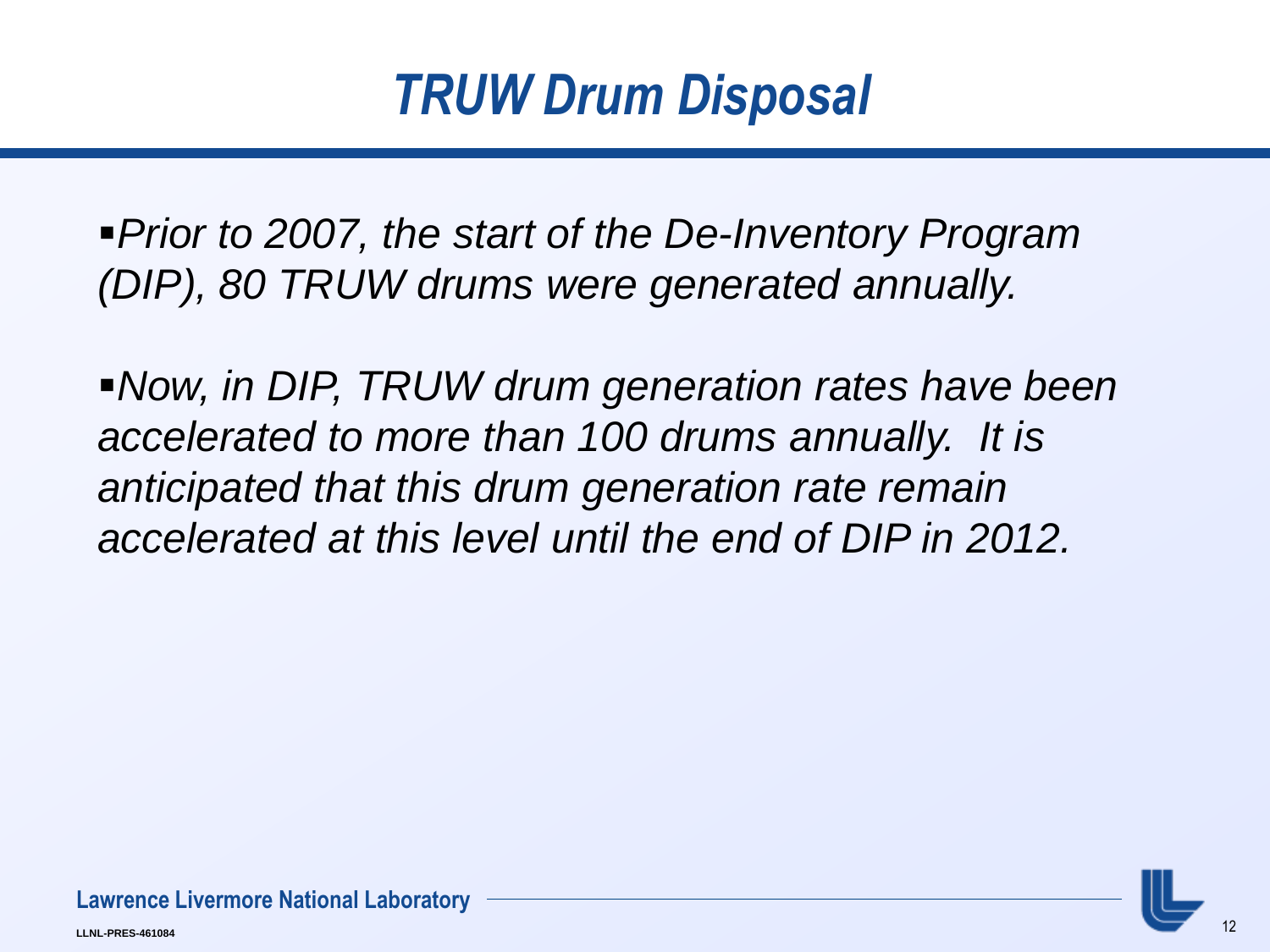*LLNL does not have own certified WIPP waste certification program owing to being considered a 'small' site*

*Relying on outside organizations, such as Mobile Vendors and Idaho National Laboratory, for certifying TRUW waste for WIPP disposal.*

*LLNL has capability in prescreening waste for WIPP certification by outside organizations.* 

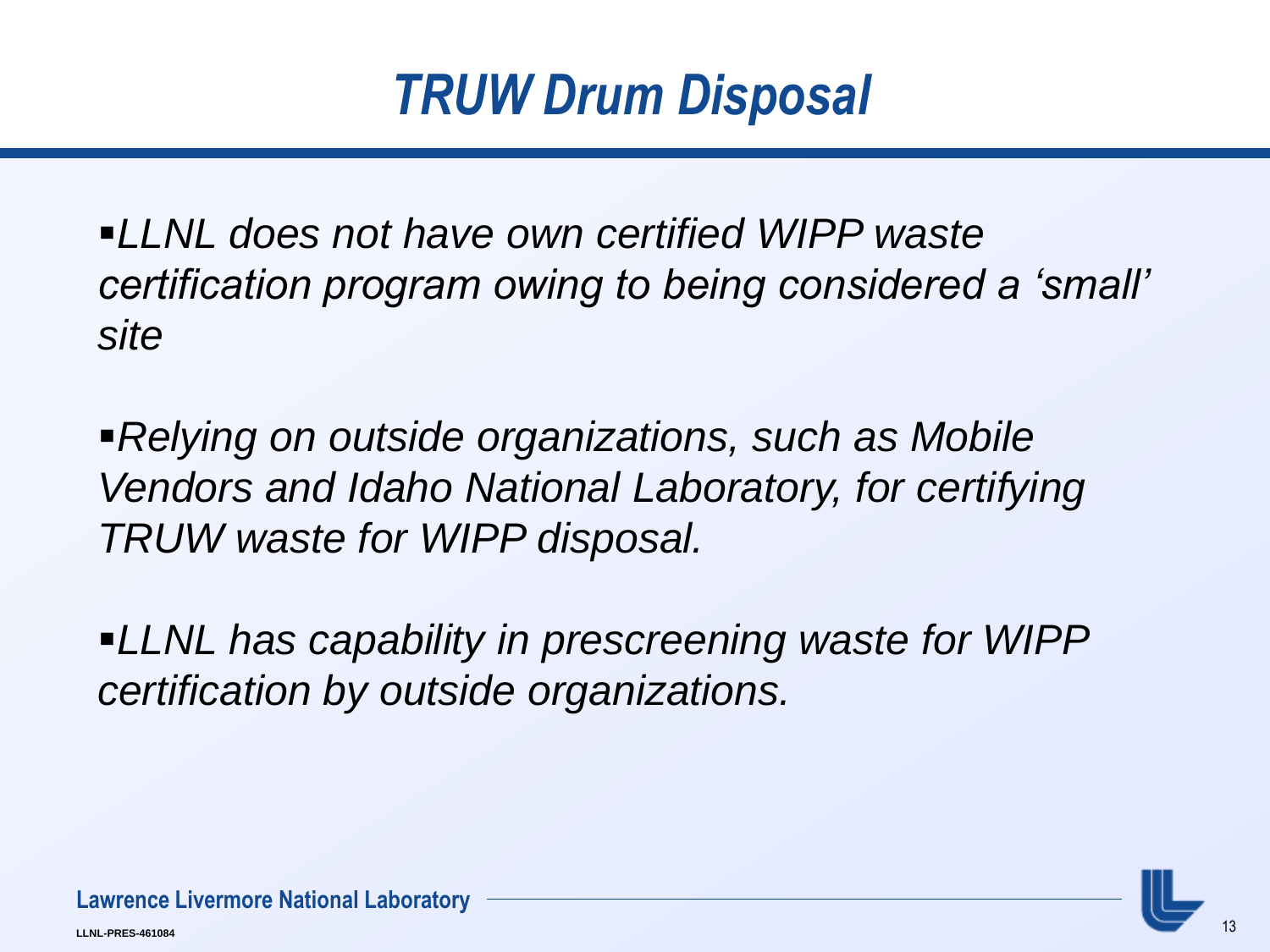*SCCC W can meet the WIPP 200-gram fissile loading requirement.*

*SCCC Wx can also meet the WIPP 200-gram fissile loading requirement with small uncertainty.*

*SCCC A may not meet the WIPP requirements because of moderators/reflectors.* 

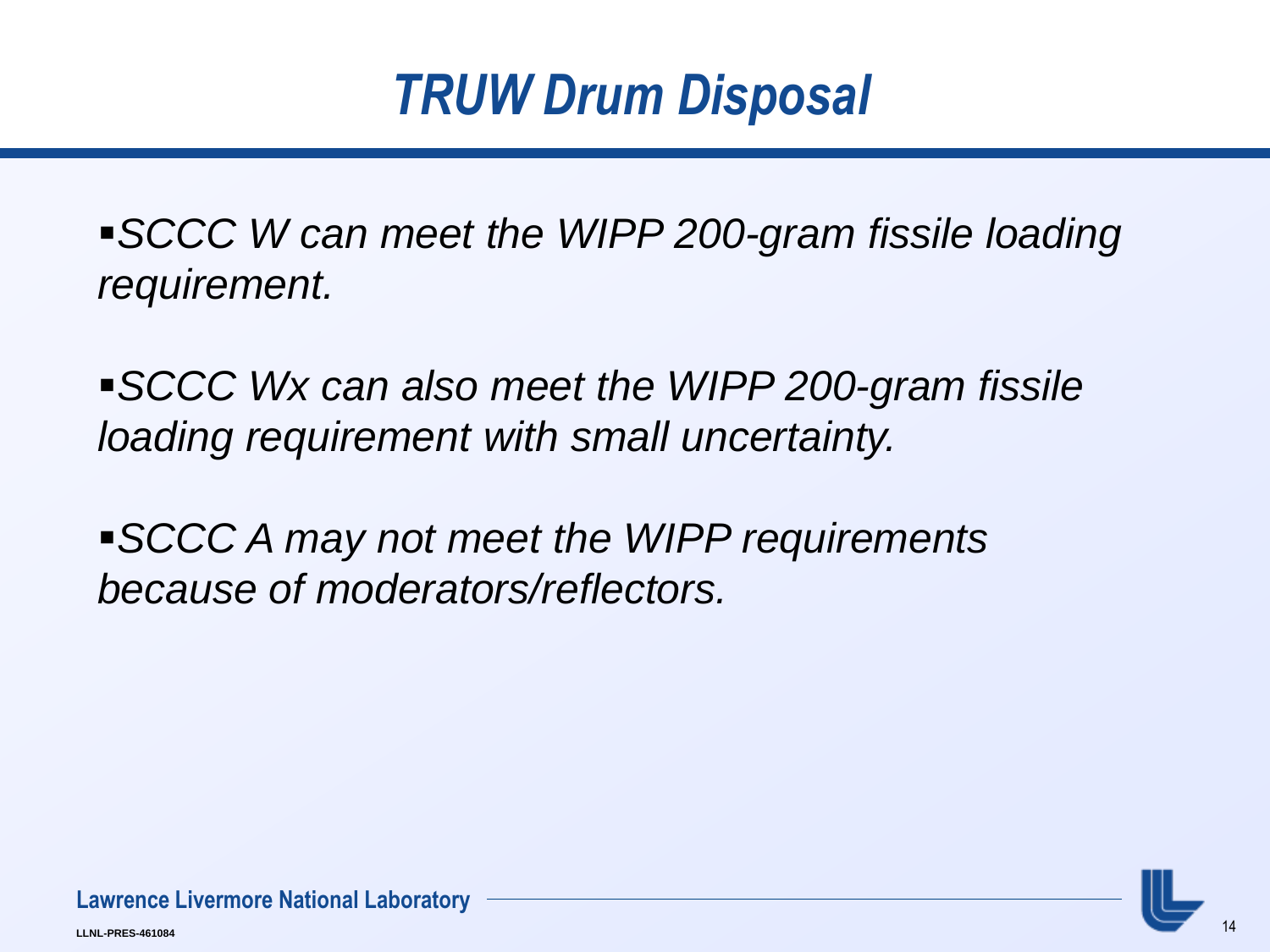*LLNL TRUW Drum Offsite (WIPP) Disposal History*

*In 2004, Mobile Vendors helped with the disposal of 683 drums at WIPP*

*In 2010, 214 drums were shipped to the Idaho National Laboratory for the certification for final disposal at WIPP.*

*Approximately 600 drums remain in LLNL. Some were rejected for WIPP disposal for reasons other than criticality safety, such as prohibited item (un-punctured cans, large sealed container) or high contact handle doses. Repackaging for these drums is required.*

**Lawrence Livermore National Laboratory**